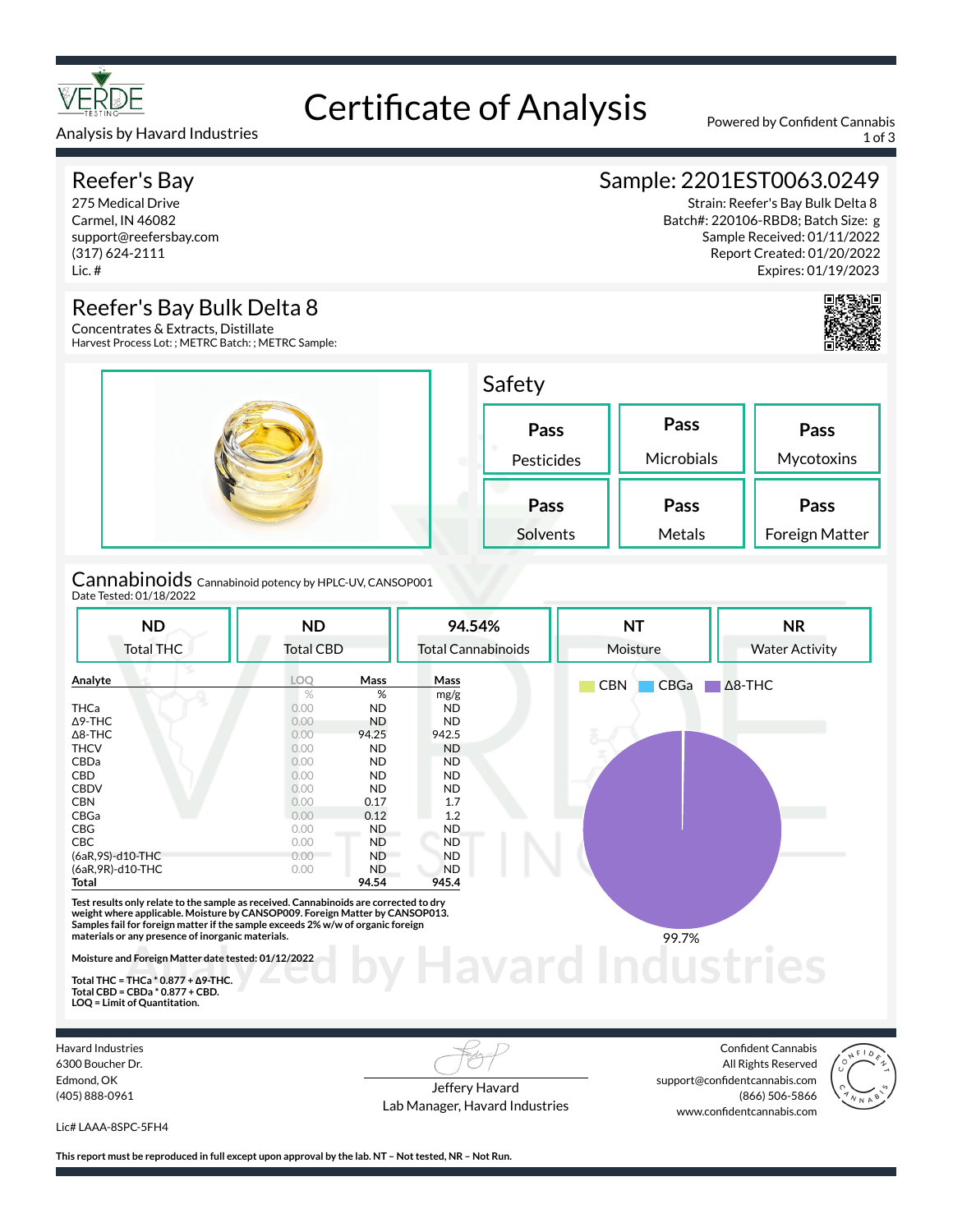

### Analysis by Havard Industries 2007 30 and 2007 30 and 2007 30 and 2007 30 and 2007 30 and 2007 30 and 2007 30 and 2007 30 and 2007 30 and 2007 30 and 2007 30 and 2007 30 and 2007 30 and 2007 30 and 2007 30 and 2007 30 and

# Reefer's Bay

275 Medical Drive Carmel, IN 46082 support@reefersbay.com (317) 624-2111 Lic. #

# Reefer's Bay Bulk Delta 8

Concentrates & Extracts, Distillate Harvest Process Lot: ; METRC Batch: ; METRC Sample:

## Terpenes <sub>Cannabinoid Terpenes by GC-FID, CANSOP005</sub> Date Tested: 01/19/2022

01/17/2022

# Strain: Reefer's Bay Bulk Delta 8

Batch#: 220106-RBD8; Batch Size: g Sample Received: 01/11/2022 Report Created: 01/20/2022 Expires: 01/19/2023

Sample: 2201EST0063.0249



### **Analyte LOQ Mass Mass**  $%$  mg/g Linalool 0.00 0.04 0.4 p-Cymene 0.00 0.00 0.00 0.00 **β-Pinene** 0.00 **0.00 0.00** 0.00 3-Carene 0.00 ND ND α-Bisabolol 0.00 ND ND α-Humulene 0.00 ND ND α-Pinene 0.00 ND ND α-Terpinene 0.00 ND ND β-Caryophyllene 0.00 ND ND β-Myrcene 0.00 ND ND Camphene 0.00 ND ND Caryophyllene Oxide 0.00 ND ND cis-Nerolidol 0.00 ND ND δ-Limonene 0.00 ND ND Eucalyptol 0.00 ND ND γ-Terpinene 0.00 ND ND Geraniol 0.00 ND ND Guaiol 0.00 ND ND Isopulegol 0.00 ND ND Lavender **Herbal** Pine **0.05%** Total Terpenes



# **Analyzed by Havard Industries**

**Test results only relate to the sample as received. Terpenes are corrected to dry weight where applicable. ND = Not Detected, NT = Not tested**

Havard Industries 6300 Boucher Dr. Edmond, OK (405) 888-0961

Jeffery Havard Lab Manager, Havard Industries

Confident Cannabis All Rights Reserved support@confidentcannabis.com (866) 506-5866 www.confidentcannabis.com



Lic# LAAA-8SPC-5FH4

**This report must be reproduced in full except upon approval by the lab. NT – Not tested, NR – Not Run.**

Ocimene 0.00 ND ND Terpinolene 10.00 ND ND ND trans-Nerolidol 0.00 ND ND **Total 0.05 0.5**

Primary Aromas

# Certificate of Analysis Powered by Confident Cannabis